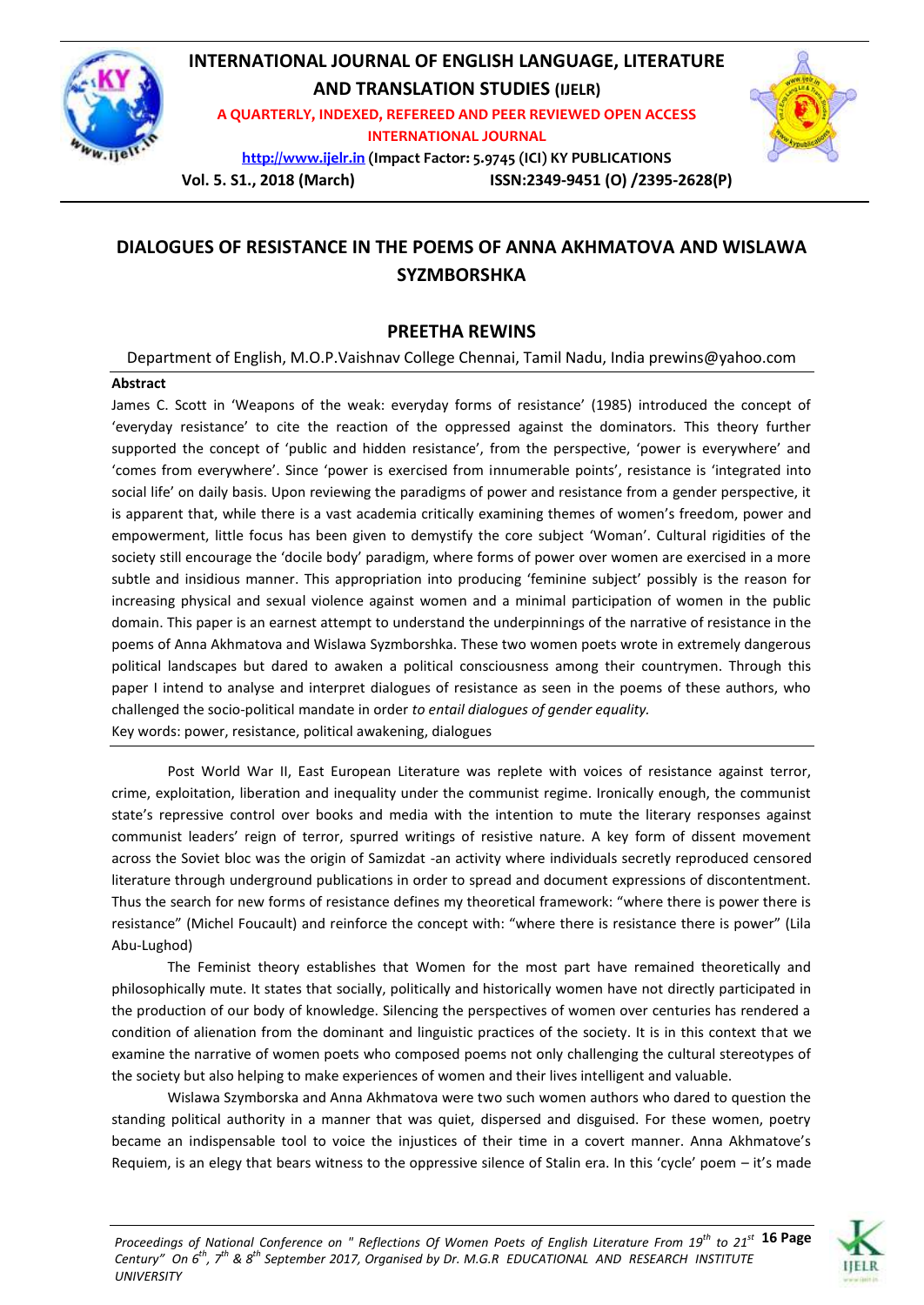up of sequence of shorter poems- Akhmatova documents the intolerance, repression and torment under Joseph Stalin regime in a rather icy cold manner-

In the awful days of the Yezhovschina I passed seventeen months in the outer waiting line of the prison visitors in Leningrad. Once, somebody 'identified' me there. Then a woman, standing behind me in the line, which, of course, never heard my name, waked up from the torpor, typical for us all there, and asked me, whispering into my ear (all spoke only in a whisper there):

"And can you describe this?" And I answered:

#### "Yes, I can."

Then the weak similarity of a smile glided over that, what had once been her face.

#### April 1, 1957; Leningrad

Given the political climate of Russia, Akhmatova had to compose the elegy in great secrecy. Spanned over three decades, Requiem is an elegy that chronicled the Stalinist Terror by blending graceful language with complex Russian forms of poetry. Despite writing under the shadow of fear and torture, Ahkmatova chose to be a clear and strong female persona from whom: "One hundred million voices shout" through her "tortured mouth".

In the course of her Nobel lecture Wislawa Szymborshka used a phrase "I don't know". Though a little phrase, she said it has mighty wings and expands to include spaces within us and the outer expanses. She further states that if Isaac Newton hadn't said," I don't know" when the apples dropped down, he would have remained an ordinary soul idyllically eating the apples from his orchards. "Poets, if they're genuine, must also keep repeating "I don't know." Her appeal was to come out of the comfortable and putative terrains and go in quest of norm defying journeys

In *The Soliloquy of Cassandra*, Szymborshka speaks through Cassandra, the prophetess of Troy. In Greek mythology, Cassandra is a gifted clairvoyant who can predict future but is powerless. Thus Cassandra personifies as a figure that has deep knowledge but incapable to change the tragic condition of human kind.

Here I am, Cassandra.

And this is my city under ashes.

And these are my prophet's staff and ribbons.

And this is my head full of doubts.

In this strophe, Szymborshka assumes the role of a prophet, whose warning against the atrocities of the communist government had been largely ignored by her people out of fear and death. She feels for her people for she declares:

I loved them.

But I loved them haughtily.

From heights beyond life.

The prophetic words of the poet seeking her countrymen to stand against the mass violation of human rights in her country are not heeded because her voice was harsh and truthful unlike the words of deceit of the communist government of Poland. The poet recollects:

how people, seeing me, would break off in midword. Laughter died. Lovers' hands unclasped. Children ran to their mothers.

They lived within life.

Pierced by that great wind.

Condemned.

Trapped from birth in departing bodies.

Poems like *Cassandra, Lot's Wife* and *Requiem* quite remarkable and relevant for several reasons. In the first place, it's sensational to see how Szymborska and Akhmatova drew inspiration from mythical and Biblical characters and effectively subverted these themes to suit the modern discourse.